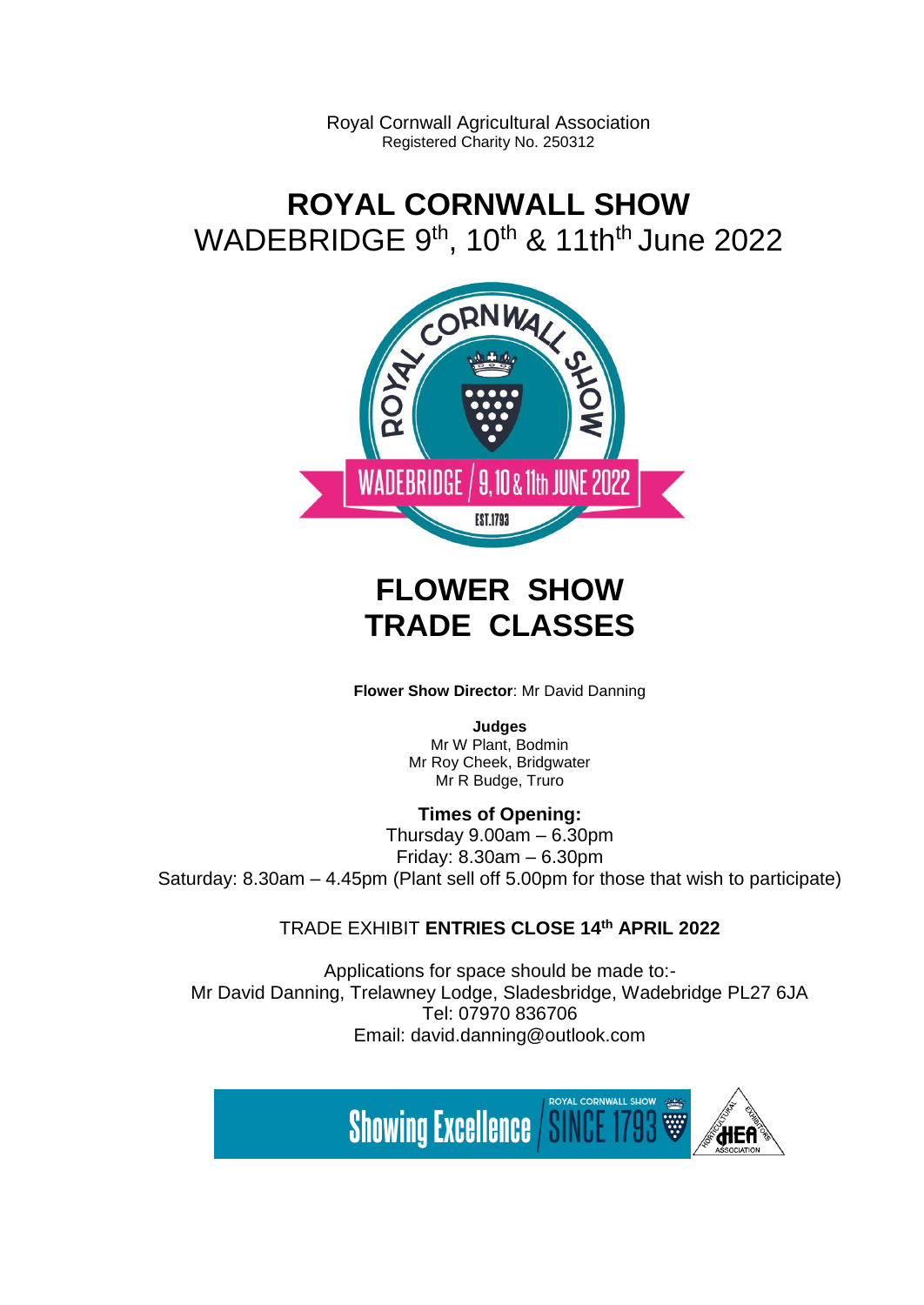## **Security**

Exhibitors are reminded that responsibility for the security of their displays / stock etc. rests with them although night staff will be on duty from Wednesday 8<sup>th</sup> June 2022. The RCAA accepts no responsibility for any damage or loss and it is essential that exhibitors ensure that they have adequate insurance cover in place.

### **REGULATIONS**

- 1. Exhibits may be staged from noon on Sunday 5<sup>th</sup> June up to 6.30am on Thursday 9th June, when the tent will be cleared for Judging.
- 2. No dogs allowed in Flower Pavilion during staging except for assistance dogs.
- 3. Trade badges are to be worn at all times by exhibitors. Two badges per stand will be issued and six one day passes, any tickets over and above this amount will be considered on merit.
- 4. Staging if wanted, for exhibits of predominantly plant materials is supplied free of charge (garden related accessories may be included in the display) There is a fee of £150 inc VAT for entry and this will include 2 x 6ft selling tables, if required. An additional table can be requested for exhibits in Class 1 for an additional £75.
- 5. 15ft stands of non-plant but garden related materials are permissible for a fee of £500 including VAT. A maximum of 3 stands will be allowed in the marquee.
- **6. Trade exhibitors are permitted to sell plants from their displays but they must be replaced by another of similar quality.**
- 7. Dutch trollies and excess plant materials are to be stored out of view. No plants are to be on the ground in front of the sales tables.
- 8. Sales tables, which should be properly draped, will be considered as part of the exhibit by the judges.
- 9. Payments must be made by BACS or cheque at the same time as the application and where applications are not accepted by the committee, the payment will be returned. Any exhibitor who cancels their display after May 1st will forfeit their payment. No alteration to the size, shape or position is permitted without the consent of the Flower Show Director.
- 10. Judges will include points for artistic merit and originality in displays.
- 11. Any disturbance of the turf or soil must be properly reinstated and all debris removed to the satisfaction of the Committee, or a charge will be made.
- 12. The judges are at liberty to withhold awards where the exhibits are deficient in merit. The decision of the Judges shall be final.
- 13. Trophies are held for one year and are to be returned to the Section Secretary (TBA) or to the RCAA office in clean condition prior to the next show. Trophies will be presented at 12 noon (approx) on the first day of the show.
- 14. The Committee reserves the right to disqualify or to remove any exhibit.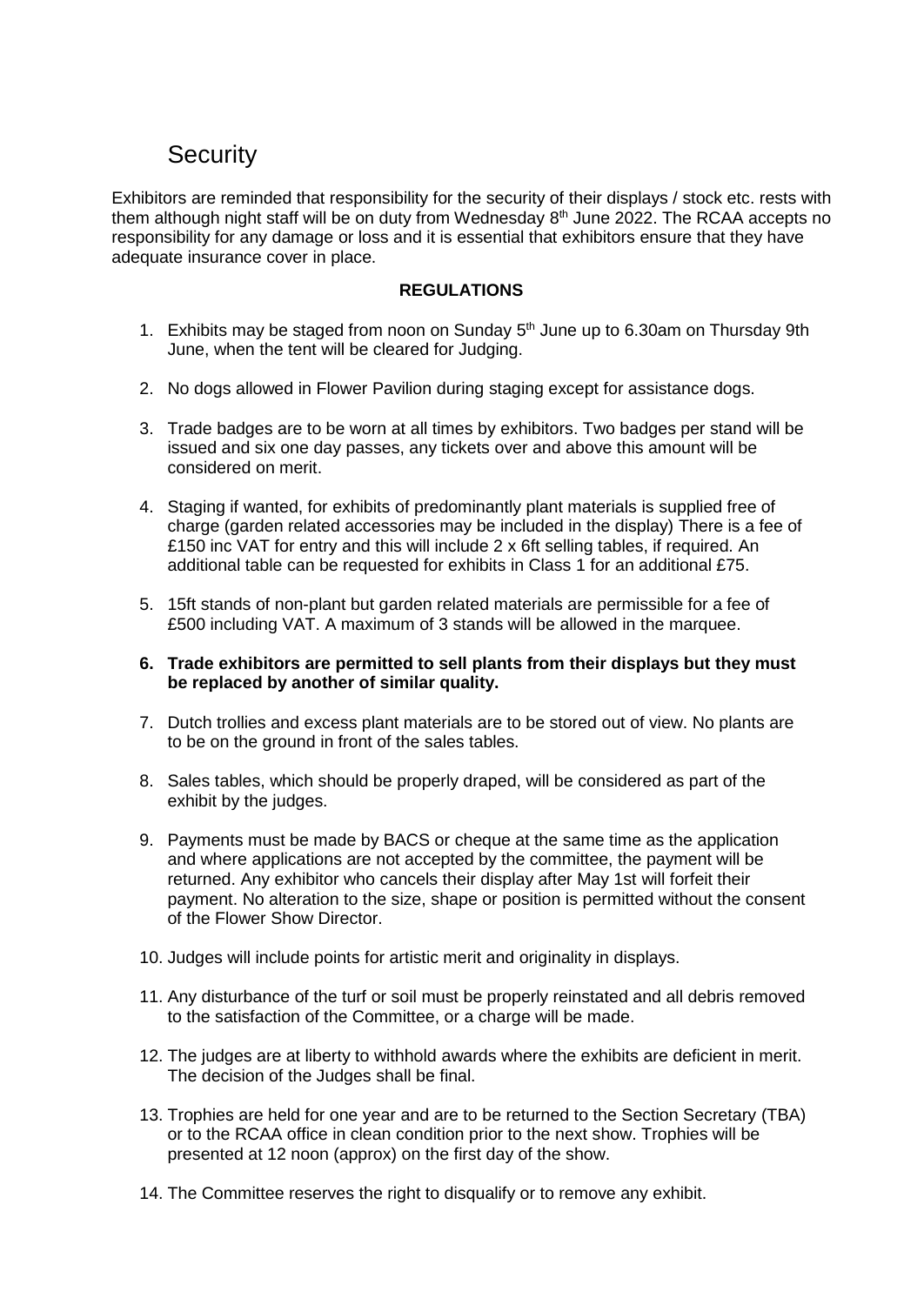- 15. For security reasons payment of awards will be made by BACS by main Show Office after the Show, and the exhibitor's bank account details must be included on the application form.
- 16. The Flower Pavilion is a non-smoking area.
- 17. When manning stands smart dress is required as standards of dress should reflect the standard of your exhibit and the show as a whole. Exhibitors are advised to keep money on their person either in pockets or waist bags. In particular this applies to island displays where theft could easily occur.
- 18. No Aerosol Sprays are to be used in the pavilion at any time.
- 19. Exhibitors requiring an electricity supply must make private arrangements by contacting South West Electrics Ltd, Tel: 01208.224850, Email: viv@swe-ltd.co.uk

All exhibitors who apply for space in the Flower Pavilion are deemed to have read and to abide by these regulations. Any infringement of these regulations may affect space allocation by the Committee for future shows.

### **RCAA Privacy Policy**

The Royal Cornwall Agricultural Association privacy policy sets out the basis on which any personal data we collect from you, that you provide to us or that we may receive from others about you will be processed by us. It includes data that we hold electronically and in paper files.

Names, addresses and details of entries will be published in the catalogue of entries and passed to our printers, solely for the purpose of compiling the catalogue. Results information may be published (in printed form and online) and provided to the Press and Breed Societies for publication. Information relating to Exhibitors and their animals / exhibits may be provided to Department of Environment, Fisheries and Rural Affairs (DEFRA), Trading Standards, Animal and Plant Health Agency (APHA), British Cattle Movement Service (BCMS), SAC, Breed Societies, County Councils, Veterinary Advisors and others who have regulatory access.

Please see our website [www.royalcornwallshow.org](http://www.royalcornwallshow.org/) for full details of our Privacy Policy.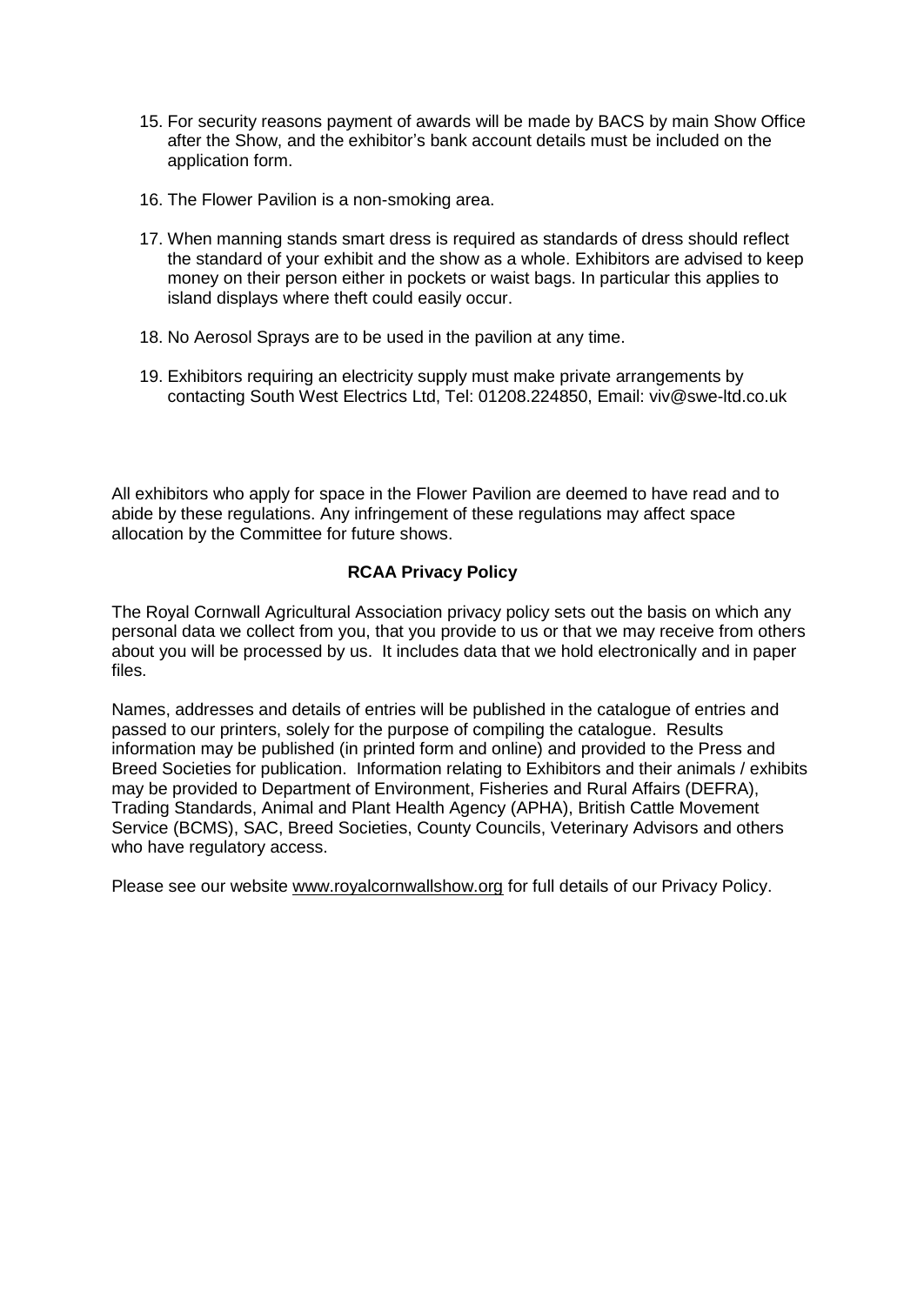### **MEDAL AWARDS**

The judges may, at their discretion, award Medal Cards of the same value to different exhibits in the same class, judged as being of equal merit. The decision of the judges is final.

GARDEN DESIGN OR FLORISTRY CAN BE USED IN ANY CLASS.

Class1 Island Displays. Free standing displays, to be viewed from all sides. Minimum circumference of 70 feet.

| £550 |
|------|
| £450 |
| £350 |
| £200 |
| £100 |
|      |

Class 2 Island Displays. Free standing displays, to be viewed from all sides. Maximum circumference of 70 feet and minimum of 40 feet

| Large Gold    | £450 |
|---------------|------|
| Gold          | £350 |
| Silver Gilt   | £250 |
| Silver        | £125 |
| <b>Bronze</b> | £ 75 |

Class 3 Front Facing Displays of 20 or 25 feet

| Large Gold    | £400 |
|---------------|------|
| Gold          | £300 |
| Silver Gilt   | £200 |
| Silver        | £100 |
| <b>Bronze</b> | £70  |

Class 4 Front Facing Displays of 15 feet

| Large Gold         | £250 |
|--------------------|------|
| Gold               | £200 |
| <b>Silver Gilt</b> | £100 |
| Silver             | £70  |
| <b>Bronze</b>      | £50  |
|                    |      |

The **Trelawney Trophy** will be awarded to the best exhibit in Class 1.

The **Abbis Memorial Trophy** will be awarded to the best exhibit in Class 2.

The **Richards & Osborne Salver** will be awarded to the best exhibit in Class 3.

For **The Best Exhibit** in Class 4 a case of wine.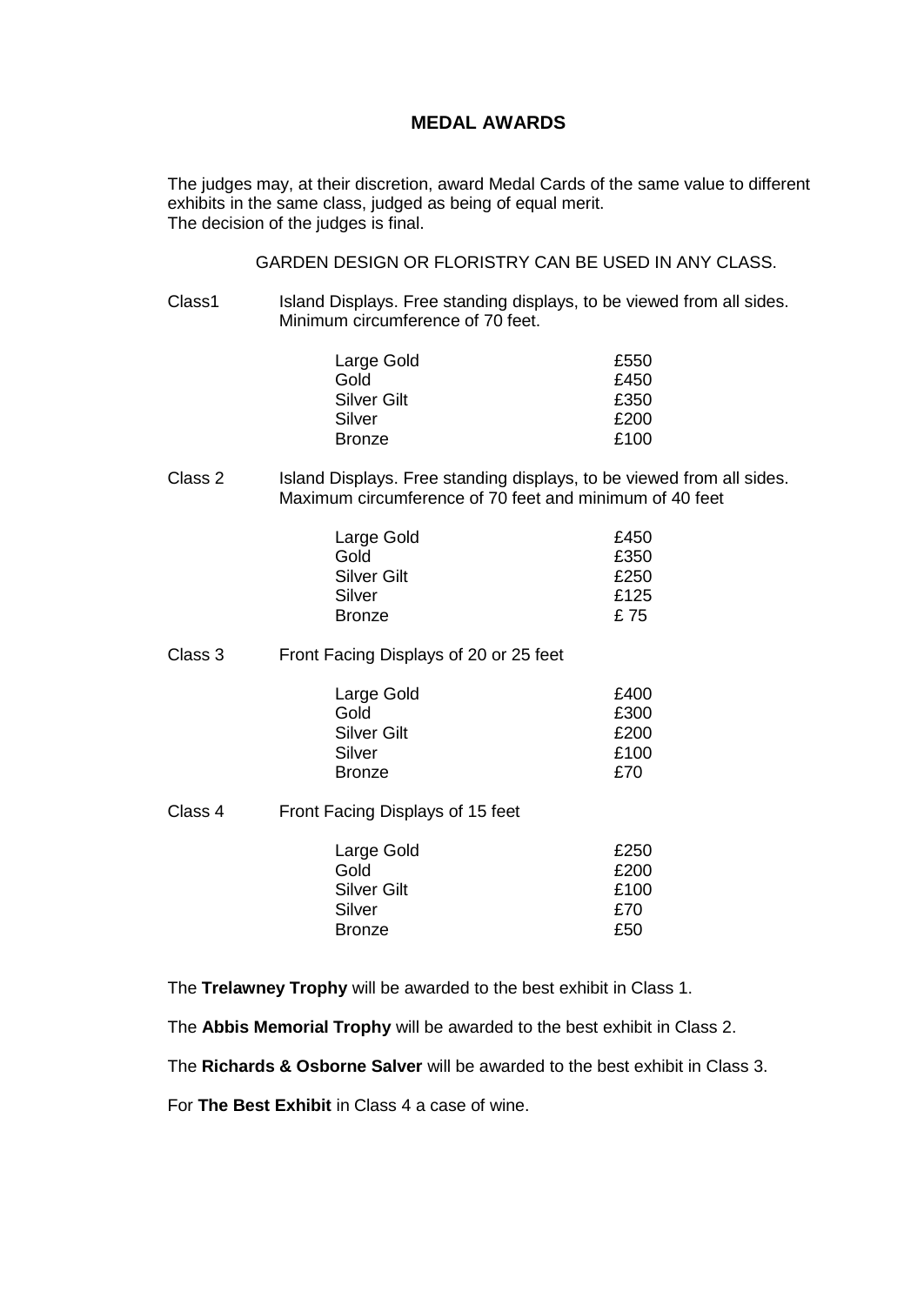**NURSERY NAME …………………………………………………………………………. STAGING OPTIONS – PLEASE CLEARLY MARK YOUR STAGING REQUIREMENT BELOW. Please also circle size required overleaf No 3. And No. 4.**

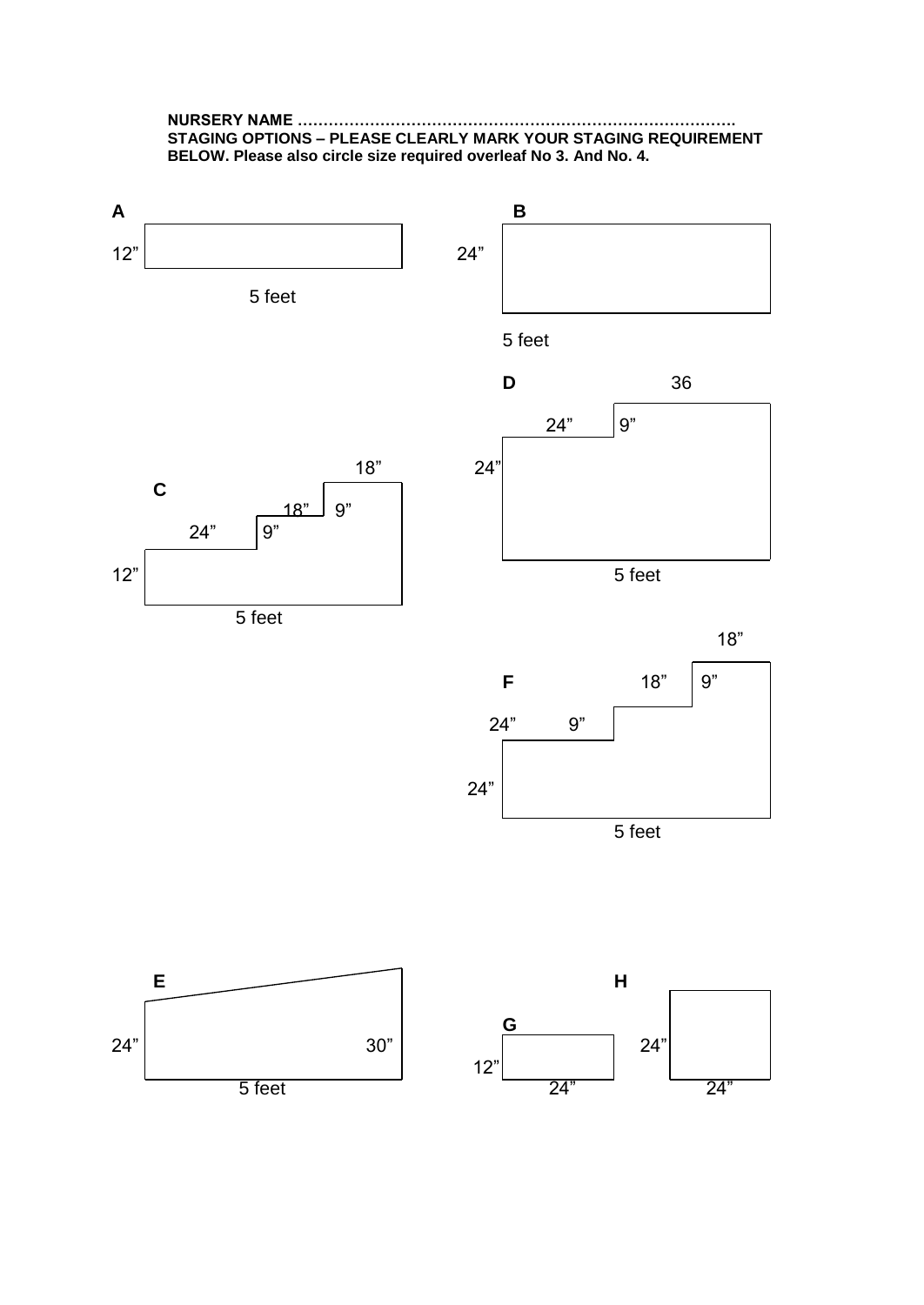|   |                                                                                                                                                     |                    |                                             |             |    | For Office use: Award Amount         |  |  |  |
|---|-----------------------------------------------------------------------------------------------------------------------------------------------------|--------------------|---------------------------------------------|-------------|----|--------------------------------------|--|--|--|
|   | Class                                                                                                                                               |                    |                                             |             |    |                                      |  |  |  |
|   | ROYAL CORNWALL SHOW, WADEBRIDGE 9th, 10th & 11th June 2022                                                                                          |                    |                                             |             |    |                                      |  |  |  |
|   | <b>STAGING DETAILS</b><br>To be sent to Mr D Danning, Trelawney Lodge, Sladesbridge, Wadebridge PL27 6JA<br>To arrive no later than 14th April 2022 |                    |                                             |             |    |                                      |  |  |  |
|   |                                                                                                                                                     |                    |                                             |             |    |                                      |  |  |  |
|   |                                                                                                                                                     |                    |                                             |             |    |                                      |  |  |  |
|   |                                                                                                                                                     |                    |                                             |             |    |                                      |  |  |  |
|   |                                                                                                                                                     |                    |                                             |             |    |                                      |  |  |  |
|   |                                                                                                                                                     |                    |                                             |             |    |                                      |  |  |  |
|   |                                                                                                                                                     |                    |                                             |             |    |                                      |  |  |  |
|   |                                                                                                                                                     |                    |                                             |             |    |                                      |  |  |  |
|   | <b>Bank Sort Code:</b>                                                                                                                              |                    |                                             |             |    |                                      |  |  |  |
|   | <b>Bank Account Number:</b>                                                                                                                         |                    |                                             |             |    |                                      |  |  |  |
|   | (Needed for Payment of any Prize Money)                                                                                                             |                    |                                             |             |    |                                      |  |  |  |
| 1 | <b>Class No. Entered </b>                                                                                                                           |                    |                                             |             |    |                                      |  |  |  |
| 2 |                                                                                                                                                     |                    |                                             |             |    |                                      |  |  |  |
| 3 | Type of staging required if needed (see over)<br>A<br>⊔<br>B<br>$\Box$<br>C<br>$\Box$<br>D<br>$\Box$                                                |                    | ЕД<br>F<br>П<br>$\Box$<br>G<br>Н.<br>$\Box$ |             |    |                                      |  |  |  |
| 4 | Size of display (please circle size required)                                                                                                       |                    |                                             |             |    |                                      |  |  |  |
|   | <b>Front Facing</b>                                                                                                                                 |                    |                                             |             |    |                                      |  |  |  |
|   | 15 $ft \times 5ft$                                                                                                                                  | 15 $ft \times 7ft$ |                                             | 15ft x 10ft |    |                                      |  |  |  |
|   | $20ft \times 5ft$                                                                                                                                   | $20ft \times 7ft$  |                                             | 20ft x 10ft |    |                                      |  |  |  |
|   | $25ft \times 5ft$                                                                                                                                   | $25ft \times 7ft$  |                                             | 25ft x 10ft |    |                                      |  |  |  |
|   | 8ft high Back Rails will be provided for Classes 3 & 4 (Drapes to be provided by the exhibitor)                                                     |                    |                                             |             |    |                                      |  |  |  |
| 5 | Front or Side boards - Please state if required: Front Edge Boards $\Box$ Side Boards $\Box$                                                        |                    |                                             |             |    |                                      |  |  |  |
| 6 | Island Display - Ground Space without staging: (Class 1 & 2 only) Please state dimensions<br>(width and depth) and shape (eg. circle) required      |                    |                                             |             |    |                                      |  |  |  |
|   | All above displays have an entry fee of £150 YES                                                                                                    |                    |                                             |             | NO |                                      |  |  |  |
| 7 | <b>Additional sales table</b> (Class 1 only) £75 $\Box$                                                                                             |                    |                                             |             |    | VAT is included<br>in the fees shown |  |  |  |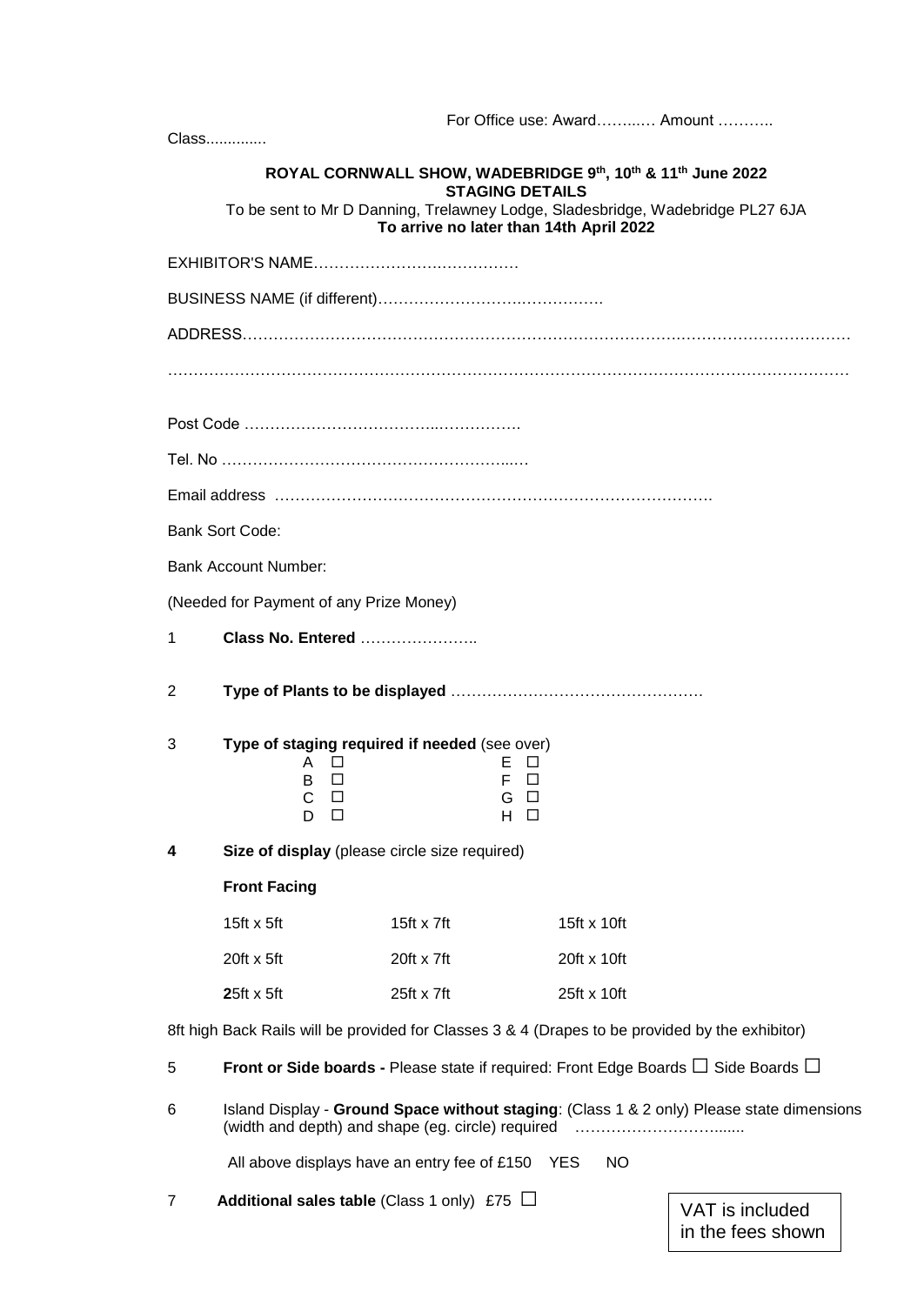<sup>8</sup> **Non plant garden related stand with 2 tables** £500 □

**All applications must be received by the 14 th April 2022 f**or consideration by the Committee.

Accepted applications will be notified by the 30th April 2022

Cancellations must be notified. Any cancellations made after the 1st May will result in a forfeit of the selling table payment.

I / We have read the regulations and agree to abide by them.

Signed ………………………………………

Cheque enclosed  $\square$ 

BACS payment has been made  $\square$ 

Cheques should be payable to **Royal Cornwall Agricultural Association** and must be included with this application form. Post-dated cheques are not accepted.

BACS payments should be made to: RCAA Account No. 42817860 Sort Code 30-98-76 stating FS22 & Exhibitors Name as a reference.

Royal Cornwall Agricultural Association VAT No. 132 1998 69

### **PLEASE PHOTOCOPY THIS FORM & RETAIN FOR YOUR RECORDS**